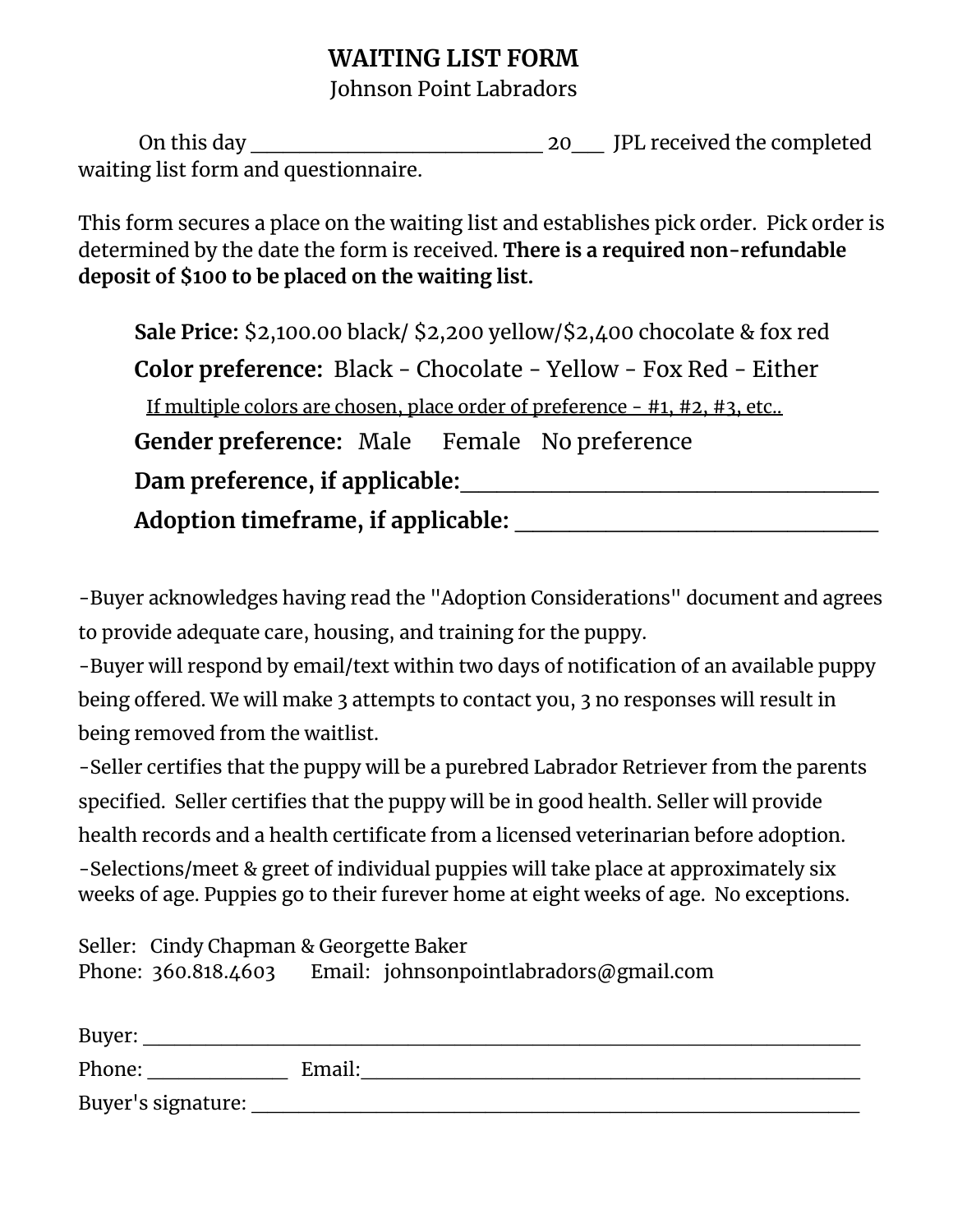# **Adoption Considerations**

-Johnson Point Labradors-

Labrador retrievers are wonderful dogs that provide their owners with years of companionship and loyalty. The breed is intelligent, loyal, ready to please, easily trained and highly adaptable. However, Labradors do require a considerable amount of training, exercise and attention.

We do not require a formal adoption application or contract before selecting one of our puppies. Instead, we ask that each prospective owner read through the following list and consider each point carefully before deciding to bring a puppy into their lives.

#### **1. Breed Selection**

Each breed has a personality of its own and knowing in advance what to expect from your Labrador will help you decide if this breed is a good match. Research the breed and be open to changing your mind if the temperament of the breed does not fit your lifestyle. Asking questions of other Labrador owners and interacting with other dogs may be helpful. Labrador puppies are adorable, but grow to be 50 pounds by six months of age and new owners should be prepared for all stages of the dog's life. Labrador Retrievers are very strong dogs. Adult dogs can weigh 60-100 pounds, and a fit dog will be mostly muscle. Because Labradors are so powerful, it is important that you train them from puppyhood to obey you. Companion dogs will require basic obedience training and socialization from an early age.

#### **2. Lifestyle Adjustment & Time Commitment**

Adopting a dog means taking on the responsibility of a living being whose needs often come before your own desires. This may result in giving up more time for your pet each day than was expected. A Labrador will depend on you for its care, companionship, and leadership so consider carefully the commitment needed to provide for the dog over the duration of its life. If you travel often or are away from home for extended periods of time, a Labrador is probably not the right fit.

A puppy requires a significant amount more training and attention and patience than a juvenile or adult dog may. Are you familiar with training methods, or are you able to commit time to researching training? Training a puppy takes a great deal of patience and new owners must be prepared to be firm and consistent to achieve housebreaking and basic commands. Labradors are smart and easy to train provided you take the time to consistently work with them.

Labradors are very sociable and outgoing and crave companionship and attention. They are also energetic and need plenty of exercise. The exercise needs of Labradors should not be underestimated. Daily walks and ample training time are necessary to have a happy and obedient dog. Labradors that do not get enough exercise are apt to become destructive in the home.

### **3. Financial commitment**

After the initial purchase price, please consider the other expenses that owning a Labrador can incur. Labradors are typically robust and healthy but will require annual veterinary check-ups, annual vaccinations, rabies vaccinations every three years, monthly heartworm and flea/tick prevention medication, an average of four cups of dog food daily, dog crate, dog beds, chew toys, secure dog collar and leashes, ear cleaner, canine tooth care, nail clippers, dog treats, and any training devices or courses you select.

#### **4. Home environment**

Puppy owners should commit to being able to keep their home and outdoor areas safe of any cords, toxic chemicals, plants or foods that an inquisitive puppy may ingest. A puppy will cry at night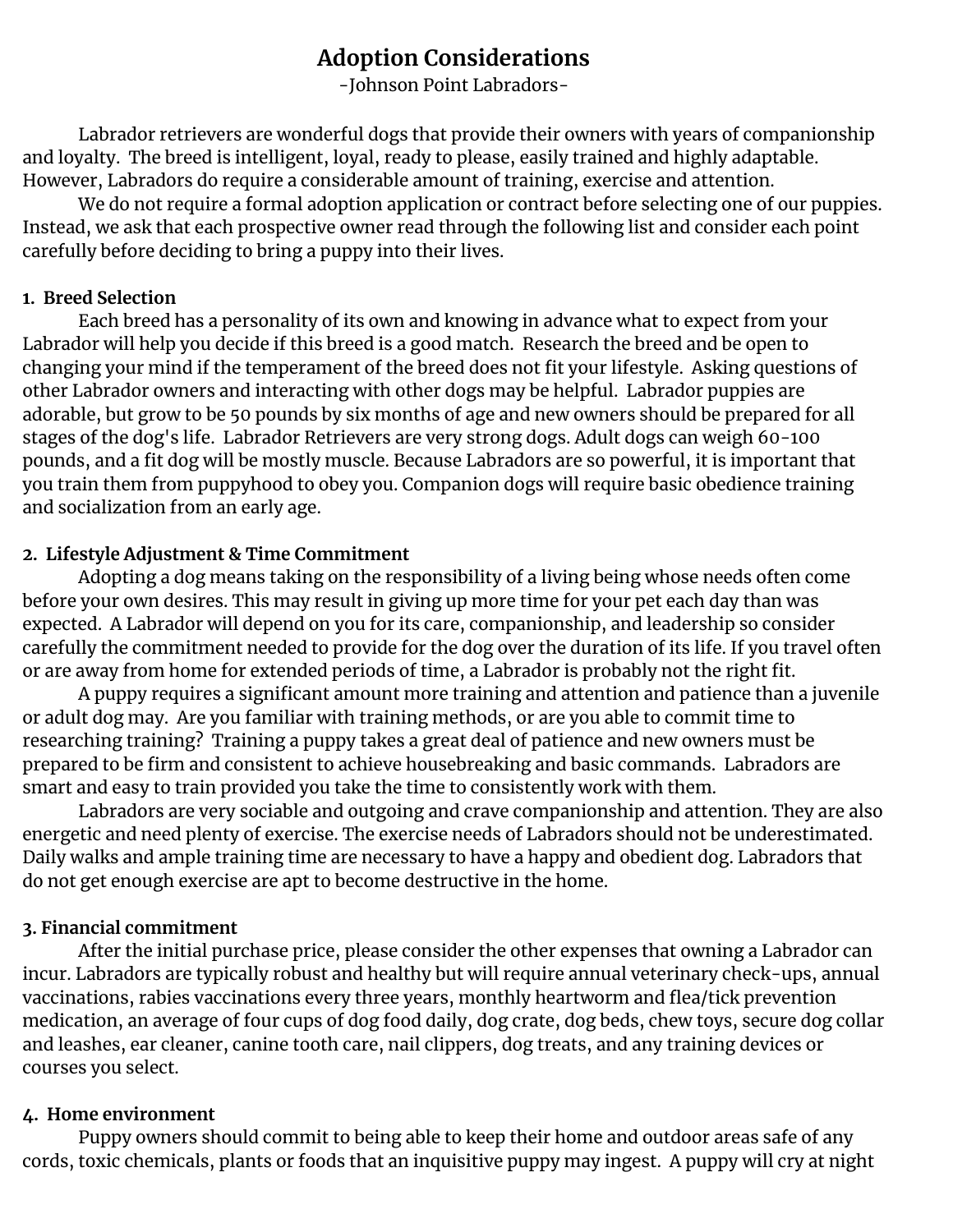in their first few days at home and require a quiet, enclosed space where they can sleep or play safely when you are not able to supervise. For the first few months after you bring your puppy home, they will require constant supervision or need to be placed in a contained area where they can play safely. Adult dogs will require a large crate to sleep in. Consider where you will place a large crate in your home for the dog to sleep in. New owners should also consider where they intend the dog to relieve itself and stretch its legs. A fenced yard where the dog can play freely is a good option, or access to a common area and dedicated exercise walks.

If you prefer your home to be pristine and spotless, owning a dog will be a challenge. Labradors shed hair, often come inside with muddy paws and puppies can be destructive when unsupervised. Young Labradors are voracious chewers. Puppies need to be provided with adequate chew toys and stimulation. Labradors are exuberant in showing their affection and could unintentionally damage something or harm a small child. Even trained adult dogs have large bodies and long tails that can cause trouble. Please consider whether a puppy and an adult Labrador fits with your idea of your ideal home life.

## **5. Daily commitment and primary caregiver**

Consider whether the entire household is accepting of the decision to bring a puppy home. Owning a dog is a large commitment and requires the entire household's cooperation, especially if children are a part of the home. Labradors are people-oriented dogs and need human companionship. How much time each day do you plan to spend with your dog? Puppies need regular stimulation through play. An idle mind can get into trouble when you are not paying attention. Do you have the time and energy in your day to properly care for and exercise a Labrador? How will the puppy impact other pets in the home?

Consider who will be the person primarily responsible for daily dog care. Puppies and adult dogs require proper nutrition, grooming, bathing and exercise. Puppies need to be fed three times daily, adult dogs twice a day. Labradors have a great deal of energy and require daily training sessions and exercise.

### **Sources:**

http://www.milehighlabradorretrievermission.com/adopt/questions-to-ask-yourself-before-adopti ng-a-lab

https://www.thelabradorsite.com/getting-a-labrador-puppy/

http://lrr.org/reading-room/questions-to-ask-yourself-before-getting-a-lab

https://www.labradortraininghq.com/labrador-health-and-care/intro-to-caring-for-a-labrador-re triever/

http://puppylovernews.com/10-things-you-need-to-know-about-labrador-retrievers/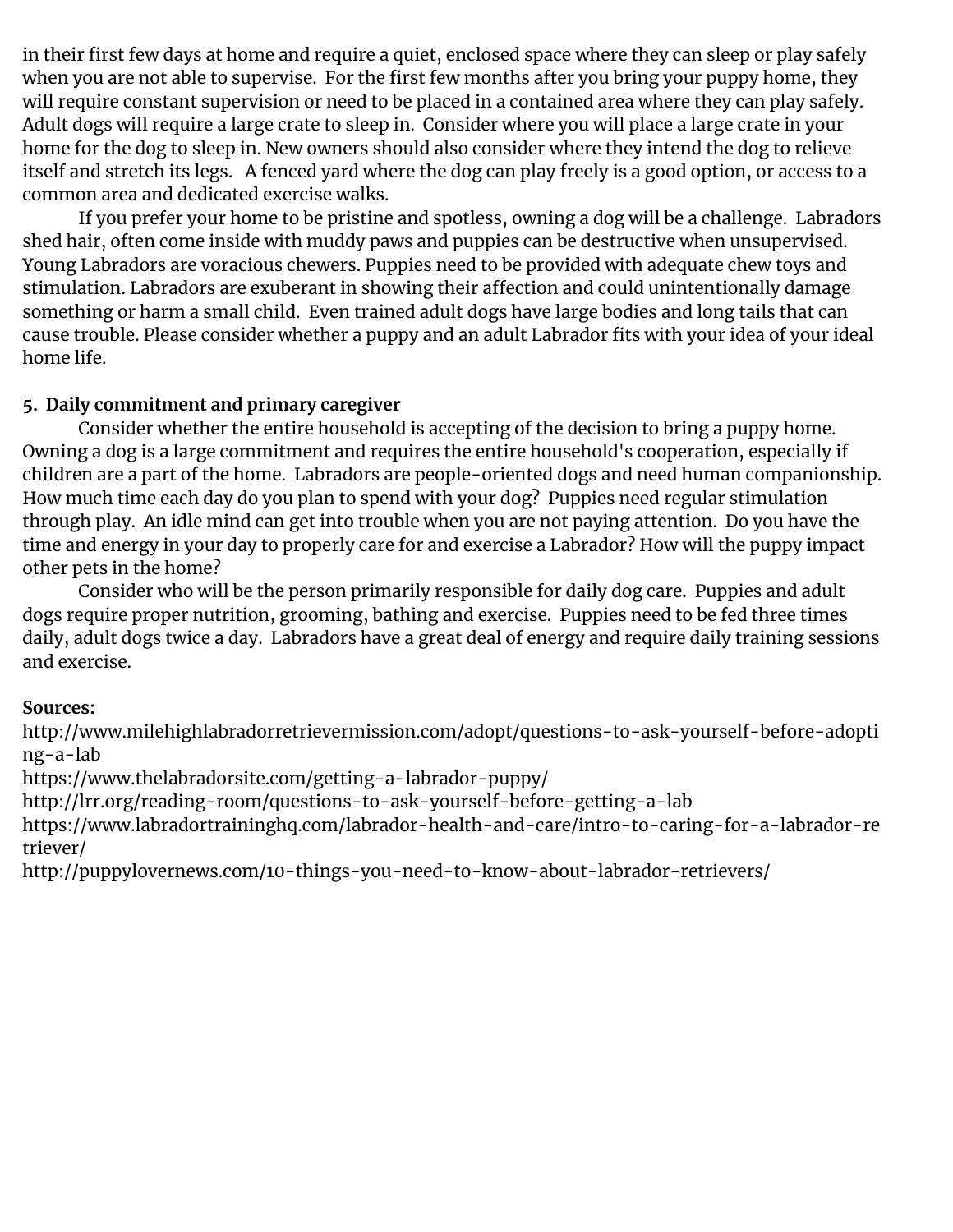# Johnson Point Labradors Client Contact Information **Questionnaire**

| <b>Family Information</b>                                                                                                                                                                                                           |
|-------------------------------------------------------------------------------------------------------------------------------------------------------------------------------------------------------------------------------------|
|                                                                                                                                                                                                                                     |
|                                                                                                                                                                                                                                     |
|                                                                                                                                                                                                                                     |
|                                                                                                                                                                                                                                     |
| 5. Have you ever owned a dog before:<br><u> and a dog before:</u>                                                                                                                                                                   |
|                                                                                                                                                                                                                                     |
| Type: Age: Age: Age: Age: Age: Age: Age: 2. Do you have a veterinarian?                                                                                                                                                             |
|                                                                                                                                                                                                                                     |
|                                                                                                                                                                                                                                     |
| <b>Your Home</b>                                                                                                                                                                                                                    |
| 1. Type of dwelling: House Apt Condo Other                                                                                                                                                                                          |
| 2. Own / rent                                                                                                                                                                                                                       |
| 3. 1 story 2 story                                                                                                                                                                                                                  |
|                                                                                                                                                                                                                                     |
| 5. Height of fence: <b>Example 2018</b> and 2019 and 2019 and 2019 and 2019 and 2019 and 2019 and 2019 and 2019 and 2019 and 2019 and 2019 and 2019 and 2019 and 2019 and 2019 and 2019 and 2019 and 2019 and 2019 and 2019 and 201 |
|                                                                                                                                                                                                                                     |
| 7. If not a homeowner, do you have the landlord's permission to have a                                                                                                                                                              |
|                                                                                                                                                                                                                                     |
|                                                                                                                                                                                                                                     |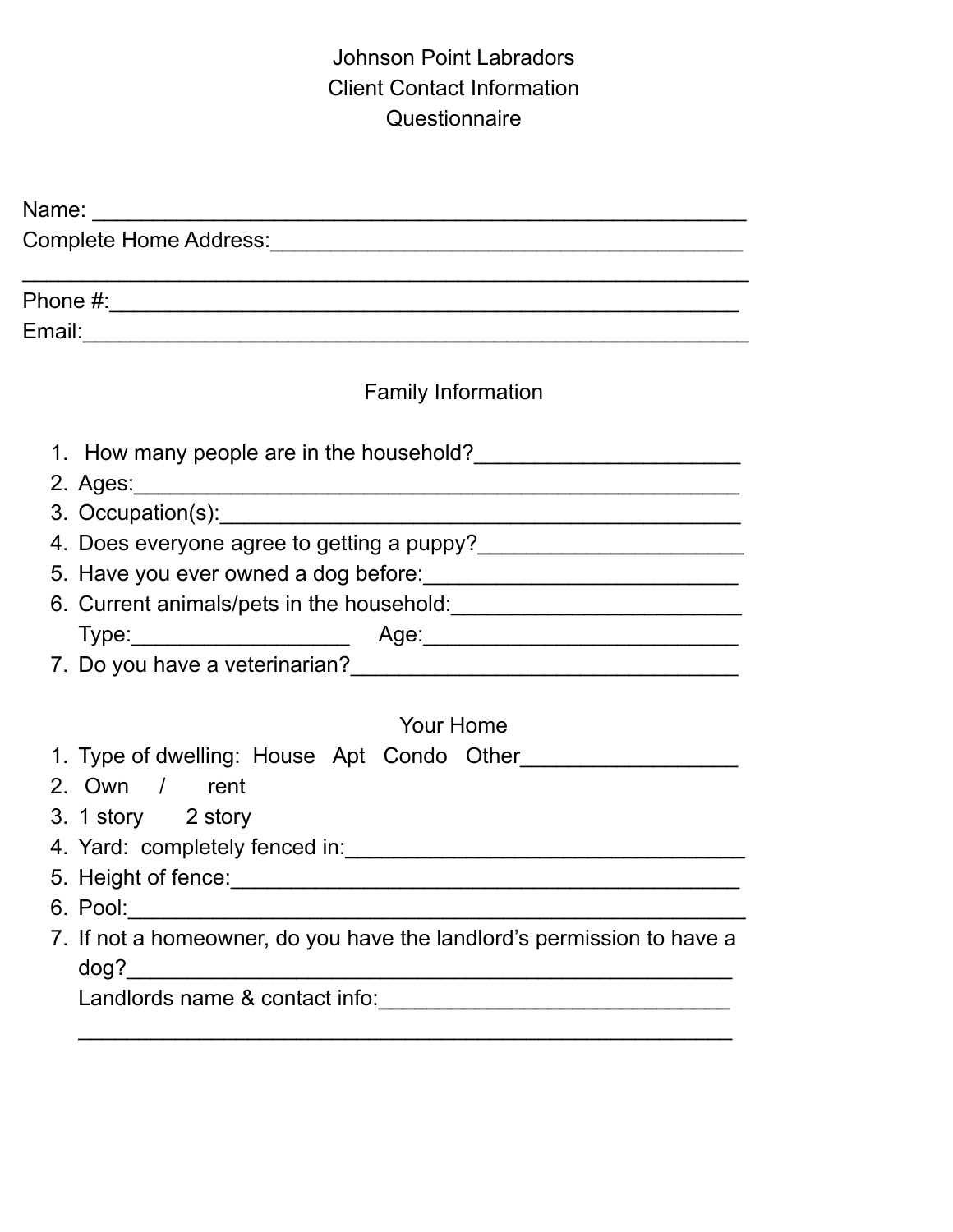- 1. Who will be the primary caregiver:
- 2. What is your primary reason for adopting a dog? Companion Guard Hunting Service Other
- 3. Where will your dog sleep: inside where\_\_\_\_\_\_\_\_\_\_\_\_\_\_\_\_\_\_\_\_\_\_ outside where:  $\sqrt{2}$
- 4. How many hours a day would your dog be left alone:
- 5. Where will your dog be left when he/she is alone: Outside Inside - If outside - where: yard patio kennel garage other: If inside - where: kennel other
- 6. Under what circumstances (if any) would you not keep the dog: Divorce illness moving new baby new job housetraining problem chewing barking digging allergy shedding grew too big dog became ill kids ignore the dog pets don't get along not obedient enough other:\_\_\_\_\_\_\_\_\_\_\_\_\_\_\_\_\_\_\_\_\_\_\_\_\_\_\_\_\_\_\_\_\_\_\_\_\_\_\_\_\_\_\_\_\_
- 7. Have you ever given up a pet/taken to the shelter, gave away:

\_\_\_\_\_\_\_\_\_\_\_\_\_\_\_\_\_\_\_\_\_\_\_\_\_\_\_\_\_\_\_\_\_\_\_\_\_\_\_\_\_\_\_\_\_\_\_\_\_\_

\_\_\_\_\_\_\_\_\_\_\_\_\_\_\_\_\_\_\_\_\_\_\_\_\_\_\_\_\_\_\_\_\_\_\_\_\_\_\_\_\_\_\_\_\_\_\_\_\_\_

- 8. If yes why was the pet surrendered:
- 9. When you travel: how do you intend to provide for the dog while you are gone:\_\_\_\_\_\_\_\_\_\_\_\_\_\_\_\_\_\_\_\_\_\_\_\_\_\_\_\_\_\_\_\_\_\_\_

Thank you for taking the time to complete this form. This is another way for us to learn about you and your family, your pet history, etc… Any questions - please email.

Cindy Chapman and Georgette Baker Johnson Point Labradors Email: [johnsonpointlabradors@gmail.com](mailto:johnsonpointlabradors@gmail.com)

 $\overline{\phantom{a}}$  . The set of the set of the set of the set of the set of the set of the set of the set of the set of the set of the set of the set of the set of the set of the set of the set of the set of the set of the set o